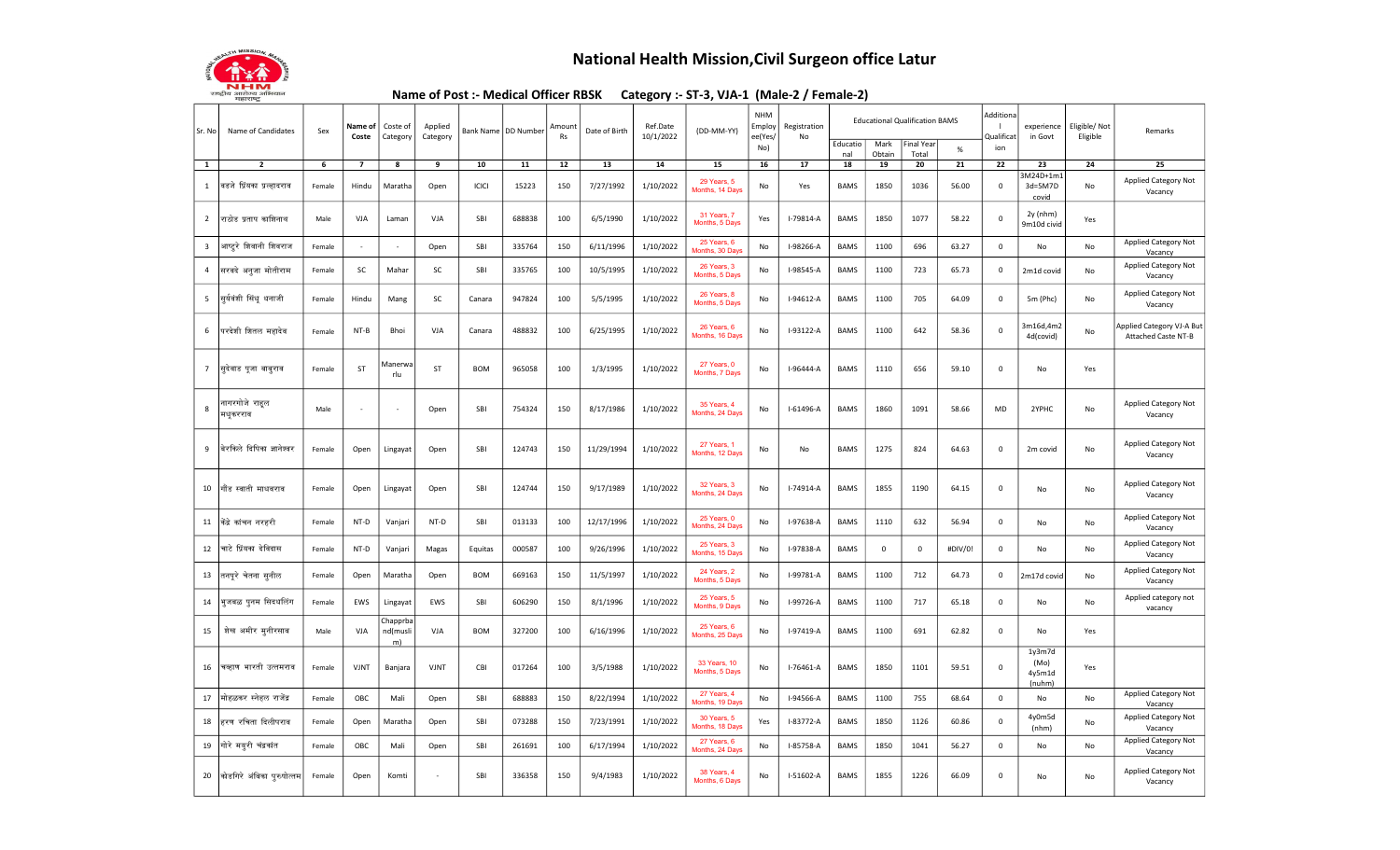

## Name of Post :- Medical Officer RBSK Category :- ST-3, VJA-1 (Male-2 / Female-2)

| Sr. No       | Name of Candidates           | Sex    | Name of<br>Coste | Coste of<br>Category | Applied<br>Category      |            | Bank Name   DD Number | Amoun<br>Rs | Date of Birth | Ref.Date<br>10/1/2022 | (DD-MM-YY)                      | <b>NHM</b><br>Employ<br>ee(Yes/ | Registration<br>No |                 |                | <b>Educational Qualification BAMS</b> |       | Additiona<br>Qualificat | experience<br>in Govt        | Eligible/ Not<br>Eligible | Remarks                                               |
|--------------|------------------------------|--------|------------------|----------------------|--------------------------|------------|-----------------------|-------------|---------------|-----------------------|---------------------------------|---------------------------------|--------------------|-----------------|----------------|---------------------------------------|-------|-------------------------|------------------------------|---------------------------|-------------------------------------------------------|
|              |                              |        |                  |                      |                          |            |                       |             |               |                       |                                 | No)                             |                    | Educatio<br>nal | Mark<br>Obtain | inal Year<br>Total                    | $\%$  | ion                     |                              |                           |                                                       |
| $\mathbf{1}$ | $\mathbf{2}$                 | 6      | $\overline{7}$   | 8                    | 9                        | 10         | 11                    | 12          | 13            | 14                    | 15                              | 16                              | 17                 | 18              | 19             | 20                                    | 21    | 22                      | 23                           | 24                        | 25                                                    |
| 21           | ग्ल्लमवाड श्रीकांत श्रीरंग   | Male   | <b>ST</b>        | <b>Aanerwar</b>      | ST                       | Union      | 084597                | 100         | 11/20/1985    | 1/10/2022             | 36 Years, 1<br>Months, 21 Days  | No                              | I-70559-A          | <b>BAMS</b>     | 1860           | 1094                                  | 58.82 | $\mathbf 0$             | 2y5m(nhm)                    | Yes                       |                                                       |
| 22           | राठोड सायली नाराचंद          | Female | VJA              | Laman                | VJA                      | MGB        | 130078                | 100         | 5/1/1997      | 1/10/2022             | 24 Years, 8<br>Months, 9 Days   | No                              | I-98845-A          | BAMS            | 1100           | 641                                   | 58.27 | $\mathsf 0$             | No                           | Yes                       |                                                       |
| 23           | माशाळकर पल्लवी बाबूराव       | Female | Open             | Lingayat             | Open                     | SBI        | 754326                | 150         | 6/1/1989      | 1/10/2022             | 32 Years, 7<br>Months, 9 Days   | Yes                             | I-77672-A          | BAMS            | 2350           | 1620                                  | 68.94 | $\mathsf 0$             | 5m1d(phc)<br>9m4d(NHM)       | No                        | Applied Category Not<br>Vacancy                       |
| 24           | पिवार अंजली यादवराव          | Female | NT-C             | Dhanga               | NT-C                     | SBI        | 323473                | 100         | 5/15/1990     | 1/10/2022             | 31 Years, 7<br>Months, 26 Days  | No                              | I-76887-A          | <b>BAMS</b>     | 1860           | 1131                                  | 60.81 | <b>MPH</b>              | No                           | No                        | <b>Applied Category Not</b><br>Vacancy                |
| 25           | लांडगे सखाराम बंडू           | Male   |                  | Maratha              | ÷,                       | <b>BOM</b> | 669179                | 150         | 4/13/1997     | 1/10/2022             | 24 Years, 8<br>Months, 28 Days  | No                              | No                 | <b>BAMS</b>     | 1275           | 760                                   | 59.61 | $\mathbf 0$             | No                           | No                        | <b>Applied Category Not</b><br>Vacancy                |
| 26           | सारगे दिलीप शामराव           | Male   | <b>ST</b>        | Koli<br>Mahadev      | ST                       | SBI        | 264734                | 100         | 12/20/1983    | 1/10/2022             | 38 Years, 0<br>Months, 21 Days  | No                              | I-58472-A          | <b>BAMS</b>     | 1860           | 1119                                  | 60.16 | $\mathbf 0$             | 10m12d(nh<br>m)              | Yes                       |                                                       |
| 27           | राठोड विद्या काशिनाथ         | Female | VJNT             | Laman                | VJNT                     | SBI        | 122260                | 100         | 3/2/1988      | 1/10/2022             | 33 Years, 10<br>Months, 8 Days  | No                              | I-70690-A          | <b>BAMS</b>     | 1860           | 1090                                  | 58.60 | $\mathbf 0$             | No                           | Yes                       |                                                       |
| 28           | बारगजे अंजली रविंद्र         | Female | NT-D             | Vanjari              | Open                     | MGB        | 116829                | 150         | 3/7/1995      | 1/10/2022             | 26 Years, 10<br>Months, 3 Days  | No                              | I-91599-A          | <b>BAMS</b>     | 1110           | 679                                   | 61.17 | $\mathbf 0$             | 6m5d covid                   | No                        | Applied Category Not<br>Vacancy                       |
| 29           | झंपले विशाल बाबूराव          | Male   | VJ-A             | Berad                | VJ-A                     | SBI        | 983493                | 100         | 4/22/1994     | 1/10/2022             | 27 Years, 8<br>Months, 19 Days  | No                              | I-96812-A          | <b>BAMS</b>     | 1100           | 605                                   | 55.00 | $\mathbf 0$             | 1m18d covid                  | Yes                       |                                                       |
| 30           | शेख करबलाषा मैनोद्यीन        | Male   | OBC              | Muslim<br>Fhakir     | OBC                      | SBI        | 554438                | 100         | 8/2/1996      | 1/10/2022             | 25 Years, 5<br>Months, 8 Days   | No                              | I-98170-A          | <b>BAMS</b>     | 1100           | 720                                   | 65.45 | $\mathbf 0$             | No                           | No                        | Applied Category Not<br>Vacancy                       |
| 31           | नाक्का तृप्ती प्रवीण         | Female | SBC              | Padmasha             | SBC                      | <b>BOM</b> | 669209                | 100         | 9/19/1984     | 1/10/2022             | 37 Years, 3<br>Months, 22 Days  | No                              | I-68433-A          | BAMS            | 1860           | 1070                                  | 57.53 | $\Omega$                | 2m covid                     | No                        | Applied Category Not<br>Vacancy                       |
| 32           | कदम नम्रता रामहारी           | Female | Open             | Maratha              | Open                     | BOB        | 443710                | 150         | 10/21/1996    | 1/10/2022             | 25 Years, 2<br>Months, 20 Days  | No                              | I-93629-A          | BAMS            | 1100           | 690                                   | 62.73 | 0                       | 4m24d covid                  | No                        | Applied Category Not<br>Vacancy                       |
| 33           | काळे समता रुपेशकूमार         | Female |                  |                      | Open                     | ICICI      | 001905                | 150         | 1/21/1989     | 1/10/2022             | 32 Years, 11<br>Months, 20 Days | No                              | $I - 77134 - A$    | <b>BAMS</b>     | 1860           | 1078                                  | 57.96 | $\mathbf 0$             | No                           | No                        | Applied Category Not<br>Vacancy                       |
| 34           | दहिफळे ऋतूजा बालासाहेब       | Female | <b>NT</b>        | Vanjari              |                          | <b>BOM</b> | 669213                | 100         | 8/10/1997     | 1/10/2022             | 24 Years, 5<br>Months, 0 Days   | No                              | I-100073-A         | <b>BAMS</b>     | 1100           | 640                                   | 58.18 | $\mathbf 0$             | 1m12d covid                  | No                        | Applied Category Not<br>Vacancy                       |
| 35           | गोविंदवार कल्पना<br>दिनकरराव | Female |                  |                      |                          | SBI        | 412302                | 150         | 8/3/1966      | 1/10/2022             | 55 Years, 5<br>Months, 7 Days   | No                              | $I-21877$          | <b>BAMS</b>     | 1750           | 1081                                  | 61.77 | 0                       | 4m26d<br>(phc)1m14d<br>covid | No                        | Applied Category Not<br>Vacancy                       |
| 36           | कुलकर्णी मृणाल मिलींद        | Female | Open             | Brahman              | Open                     | SBI        | 206419                | 150         | 10/9/1997     | 1/10/2022             | 24 Years, 3<br>Months, 1 Days   | No                              | I-97974-A          | <b>BAMS</b>     | 1100           | 731                                   | 66.45 | $\mathbf 0$             | No                           | No                        | Applied Category Not<br>Vacancy                       |
| 37           | चिंचोले कौशल्या अशोकराव      | Female | Lingayat<br>Vani | Hindu                | $\overline{\phantom{a}}$ | IB         | 165441                | 150         | 10/14/1984    | 1/10/2022             | 37 Years, 2<br>Months, 27 Days  | No                              | No                 | <b>BAMS</b>     | 2350           | 1629                                  | 69.32 | $\mathbf 0$             | No                           | No                        | Applied Category Not<br>Vacancy                       |
| 38           | नाजीया यास्मीन<br>जेख<br>चॉद | Female |                  |                      | Open                     | SBI        | 206413                | 150         | 3/19/1997     | 1/10/2022             | 24 Years, 9<br>Months, 22 Days  | No                              | I-99392-A          | <b>BAMS</b>     | 1100           | 745                                   | 67.73 | $\mathbf 0$             | No                           | No                        | Applied Category Not<br>Vacancy                       |
| 39           | कातकडे ज्योती गोविंद         | Female | VJNT-D           | Vanjari              | VJNT-D                   | <b>BOM</b> | 669199                | 100         | 9/1/1995      | 1/10/2022             | 26 Years, 4<br>Months, 9 Days   | No                              | I-98765-A          | <b>BAMS</b>     | 1100           | 694                                   | 63.09 | $\mathbf 0$             | No                           | No                        | <b>Applied Category VJNT-D</b><br>Attached Caste NT-D |